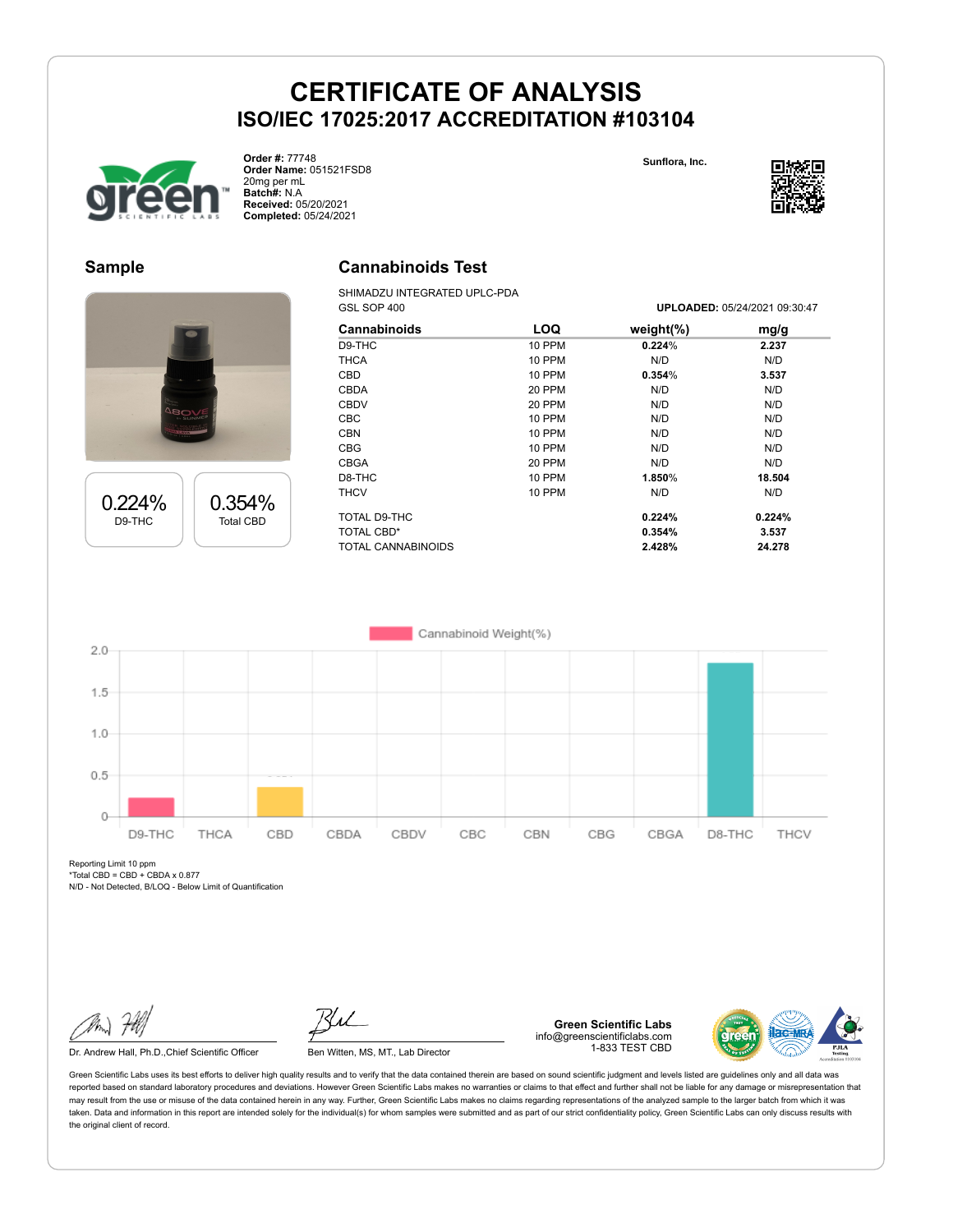

**Order #:** 77748 **Order Name:** 051521FSD8 20mg per mL **Batch#:** N.A **Received:** 05/20/2021 **Completed:** 05/24/2021

295 Interlocken Blvd. **Sunflora, Inc.**



#### **PESTICIDE ANALYSIS:**

GSL SOP 401 **PREPARED:** 05/21/2021 11:22:43 **UPLOADED:** 05/24/2021 12:10:42

GCMS-MS - Shimadzu GCMS-TQ8040

**Pesticide Action Level (ppm) Results (ppm) LOQ (ppm) LOD (ppm)** CAPTAN 3.000 N/D 0.003 0.001 CHLORDANE 0.100 N/D 0.003 0.001 CHLORFENAPYR 0.100 N/D 0.003 0.001 COUMAPHOS 0.100 N/D 0.003 0.001

| Pesticide               | <b>Action Level Results LOQ LOD</b> |                   |       |       |
|-------------------------|-------------------------------------|-------------------|-------|-------|
|                         | (ppm)                               | (ppm) (ppm) (ppm) |       |       |
| CYFLUTHRIN              | 1.000                               | N/D               | 0.003 | 0.001 |
| <b>CYPERMETHRIN</b>     | 1.000                               | N/D               | 0.003 | 0.001 |
| PENTACHLORONITROBENZENE | 0.200                               | N/D               | 0.003 | 0.001 |

LCMS-MS - Shimadzu LCMS-8060

| <b>Pesticide</b>           | <b>Action Level</b> | <b>Results</b> | LOQ   | LOD   |
|----------------------------|---------------------|----------------|-------|-------|
|                            | (ppm)               | (ppm)          | (ppm) | (ppm) |
| <b>ABAMECTIN B1A</b>       | 0.300               | N/D            | 0.005 | 0.001 |
| <b>ACEPHATE</b>            | 3.000               | N/D            | 0.001 | 0.001 |
| <b>ACEQUINOCYL</b>         | 2.000               | N/D            | 0.001 | 0.001 |
| <b>ACETAMIPRID</b>         | 3.000               | N/D            | 0.005 | 0.001 |
| <b>ALDICARB</b>            | 0.100               | N/D            | 0.005 | 0.001 |
| <b>AZOXYSTROBIN</b>        | 3.000               | N/D            | 0.001 | 0.001 |
| <b>BIFENAZATE</b>          | 3.000               | N/D            | 0.005 | 0.001 |
| <b>BIFENTHRIN</b>          | 0.500               | N/D            | 0.005 | 0.001 |
| <b>BOSCALID</b>            | 3.000               | N/D            | 0.005 | 0.001 |
| <b>CARBARYL</b>            | 0.500               | N/D            | 0.003 | 0.001 |
| <b>CARBOFURAN</b>          | 0.100               | N/D            | 0.001 | 0.001 |
| <b>CHLORANTRANILIPROLE</b> | 3.000               | N/D            | 0.005 | 0.005 |
| CHLORMEQUAT                | 3.000               | N/D            | 0.025 | 0.025 |
| <b>CHLORIDE</b>            |                     |                |       |       |
| <b>CHLORPYRIFOS</b>        | 0.100               | N/D            | 0.001 | 0.001 |
| <b>CLOFENTEZINE</b>        | 0.500               | N/D            | 0.001 | 0.001 |
| <b>DAMINOZIDE</b>          | 0.100               | N/D            | 0.005 | 0.001 |
| <b>DIAZINON</b>            | 0.200               | N/D            | 0.001 | 0.001 |
| <b>DICHLORVOS</b>          | 0.100               | N/D            | 0.005 | 0.001 |
| <b>DIMETHOATE</b>          | 0.100               | N/D            | 0.001 | 0.001 |
| <b>DIMETHOMORPH</b>        | 3.000               | N/D            | 0.005 | 0.001 |
| <b>ETHOPROPHOS</b>         | 0.100               | N/D            | 0.001 | 0.001 |
| <b>ETOFENPROX</b>          | 0.100               | N/D            | 0.001 | 0.001 |
| <b>ETOXAZOLE</b>           | 1.500               | N/D            | 0.010 | 0.005 |
| <b>FENHEXAMID</b>          | 3.000               | N/D            | 0.005 | 0.001 |
| <b>FENOXYCARB</b>          | 0.100               | N/D            | 0.005 | 0.001 |
| <b>FENPYROXIMATE</b>       | 2.000               | N/D            | 0.001 | 0.001 |
| <b>FIPRONIL</b>            | 0.100               | N/D            | 0.003 | 0.001 |
| <b>FLONICAMID</b>          | 2.000               | N/D            | 0.025 | 0.010 |
| <b>FLUDIOXONIL</b>         | 3.000               | N/D            | 0.003 | 0.001 |
| <b>HEXYTHIAZOX</b>         | 2.000               | N/D            | 0.005 | 0.001 |

| <b>Pesticide</b>       | <b>Action Level</b> | <b>Results</b> | LOQ   | LOD   |
|------------------------|---------------------|----------------|-------|-------|
|                        | (ppm)               | (ppm)          | (ppm) | (ppm) |
| <b>IMAZALIL</b>        | 0.100               | N/D            | 0.005 | 0.001 |
| <b>IMIDACLOPRID</b>    | 3.000               | N/D            | 0.005 | 0.001 |
| <b>KRESOXIM-METHYL</b> | 1.000               | N/D            | 0.010 | 0.005 |
| <b>MALATHION</b>       | 2.000               | N/D            | 0.005 | 0.001 |
| <b>METALAXYL</b>       | 3.000               | N/D            | 0.001 | 0.001 |
| <b>METHIOCARB</b>      | 0.100               | N/D            | 0.005 | 0.001 |
| <b>METHOMYL</b>        | 0.100               | N/D            | 0.001 | 0.001 |
| <b>MEVINPHOS</b>       | 0.100               | N/D            | 0.001 | 0.001 |
| <b>MYCLOBUTANIL</b>    | 3.000               | N/D            | 0.005 | 0.001 |
| <b>NALED</b>           | 0.500               | N/D            | 0.005 | 0.001 |
| OXAMYL                 | 0.500               | N/D            | 0.001 | 0.001 |
| <b>PACLOBUTRAZOL</b>   | 0.100               | N/D            | 0.005 | 0.001 |
| <b>PERMETHRINS</b>     | 1.000               | N/D            | 0.005 | 0.001 |
| <b>PHOSMET</b>         | 0.200               | N/D            | 0.005 | 0.001 |
| <b>PIPERONYL</b>       |                     |                |       |       |
| <b>BUTOXIDE</b>        | 3.000               | N/D            | 0.001 | 0.001 |
| <b>PRALLETHRIN</b>     | 0.400               | N/D            | 0.005 | 0.005 |
| <b>PROPICONAZOLE</b>   | 1.000               | N/D            | 0.010 | 0.005 |
| <b>PROPOXUR</b>        | 0.100               | N/D            | 0.001 | 0.001 |
| <b>PYRETHRINS</b>      |                     |                |       |       |
| (PYRETHRIN I)          | 1.000               | N/D            | 0.005 | 0.005 |
| <b>PYRIDABEN</b>       | 3.000               | N/D            | 0.005 | 0.001 |
| SPINETORAM             | 3.000               | N/D            | 0.001 | 0.001 |
| <b>SPINOSAD</b>        | 3.000               | N/D            | 0.001 | 0.001 |
| <b>SPIROMESIFEN</b>    | 3.000               | N/D            | 0.005 | 0.001 |
| <b>SPIROTETRAMAT</b>   | 3.000               | N/D            | 0.001 | 0.001 |
| <b>SPIROXAMINE</b>     | 0.100               | N/D            | 0.001 | 0.001 |
| <b>TEBUCONAZOLE</b>    | 1.000               | N/D            | 0.005 | 0.001 |

THIACLOPRID 0.100 N/D 0.001 0.001 THIAMETHOXAM 1.000 N/D 0.001 0.001 TRIFLOXYSTROBIN 3.000 N/D 0.001 0.001

N/D = Not Detected, A/LOQ = Above LOQ Level, B/LOQ = Below LOQ Level, B/LOD = Below LOD Level

Dr. Andrew Hall, Ph.D., Chief Scientific Officer Ben Witten, MS, MT., Lab Director

**Green Scientific Labs** info@greenscientificlabs.com 1-833 TEST CBD

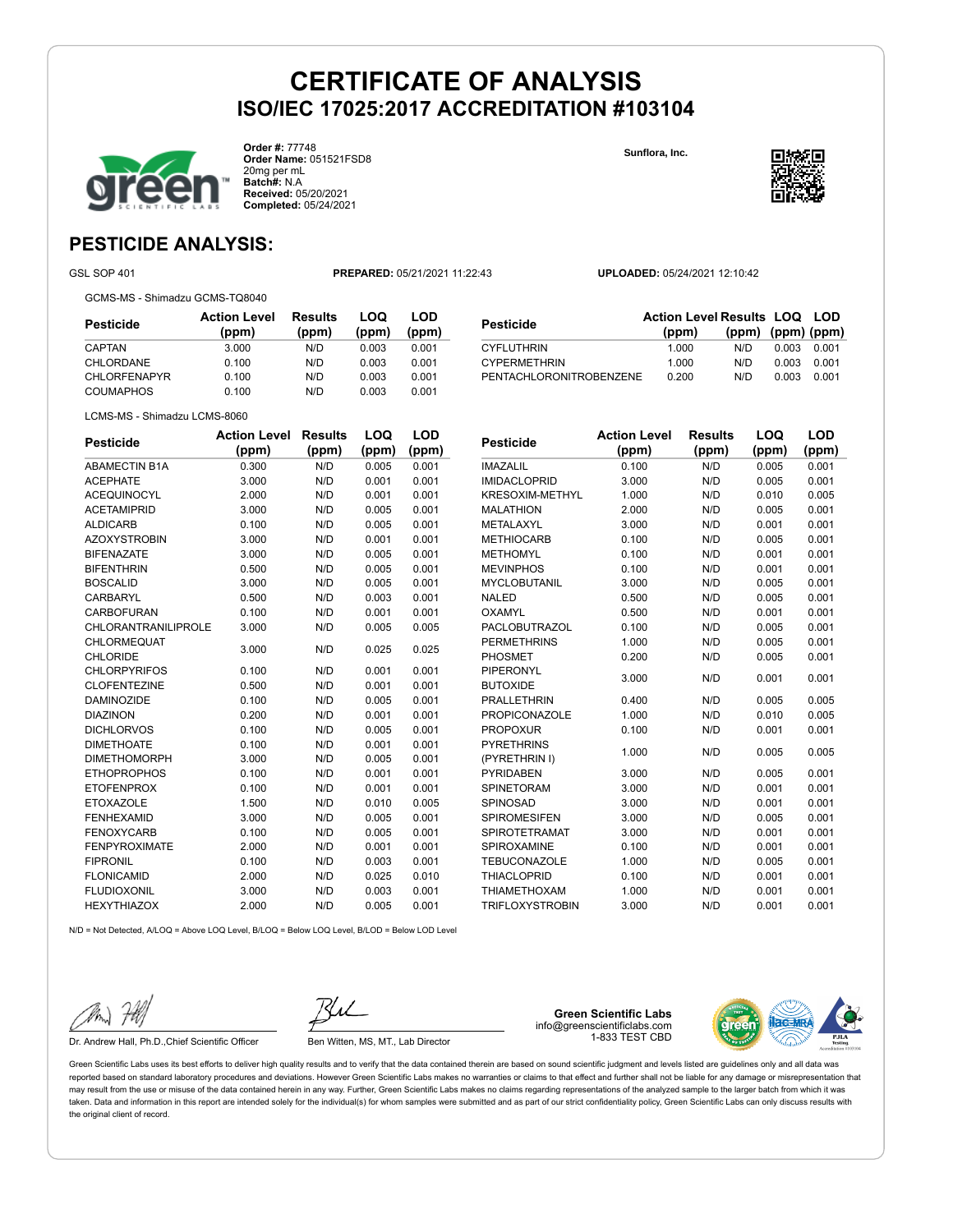

**Order #:** 77748 **Order Name:** 051521FSD8 20mg per mL **Batch#:** N.A **Received:** 05/20/2021 **Completed:** 05/24/2021

**Sunflora, Inc.**



#### **RESIDUAL SOLVENTS:**

Headspace GCMS - Shimadzu GCMS QP2020 with HS20

GSL SOP 405 **Prepared:** 05/21/2021 15:55:11 **Uploaded:** 05/24/2021 08:36:15

| <b>Residual Solvent</b>  | <b>Action Level (ppm)</b> | Results (ppm) | LOQ (ppm) | LOD (ppm) |
|--------------------------|---------------------------|---------------|-----------|-----------|
| 1,1-DICHLOROETHENE       | 8                         | N/D           | 0.63      | 0.63      |
| 1,2- DICHLOROETHANE      | 2                         | N/D           | 0.12      | 0.02      |
| <b>ACETONE</b>           | 5,000                     | N/D           | 140       | 20        |
| <b>ACETONITRILE</b>      | 410                       | N/D           | 25        |           |
| <b>BENZENE</b>           |                           | N/D           |           | 0.5       |
| <b>BUTANE</b>            | 5,000                     | N/D           | 50        | 10        |
| <b>CHLOROFORM</b>        |                           | N/D           |           | 0.5       |
| CIS 1,2-DICHLOROETHENE   | 5                         | N/D           | 0.73      | 0.18      |
| ETHYL ACETATE            | 5,000                     | <b>B/LOQ</b>  | 140       | 20        |
| ETHYL ETHER              | 5,000                     | N/D           | 140       | 20        |
| ETHYLENE OXIDE           |                           | N/D           | 0         | 0         |
| <b>ISOPROPYL ALCOHOL</b> | 5,000                     | N/D           | 140       | 20        |
| <b>METHANOL</b>          | 3,000                     | N/D           | 100       | 20        |
| METHYLENE CHLORIDE       | 125                       | N/D           | 0.15      | 0.15      |
| N-HEPTANE                | 5,000                     | N/D           | 140       | 20        |
| N-HEXANE                 | 290                       | N/D           | 18        | 10        |
| <b>PENTANE</b>           | 5,000                     | N/D           | 140       | 20        |
| <b>PROPANE</b>           | 5,000                     | N/D           | 20        |           |
| <b>TOLUENE</b>           | 890                       | N/D           | 53        |           |
| TRANS 1,2-DICHLOROETHENE | 5                         | N/D           | 0.73      | 0.18      |
| <b>TRICHLOROETHENE</b>   |                           | N/D           |           | 0.5       |
| <b>XYLENES</b>           | 150                       | N/D           | 130       | 20        |

**Notes**

Ethanol as an ingredient

Dr. Andrew Hall, Ph.D., Chief Scientific Officer Ben Witten, MS, MT., Lab Director

**Green Scientific Labs** info@greenscientificlabs.com 1-833 TEST CBD

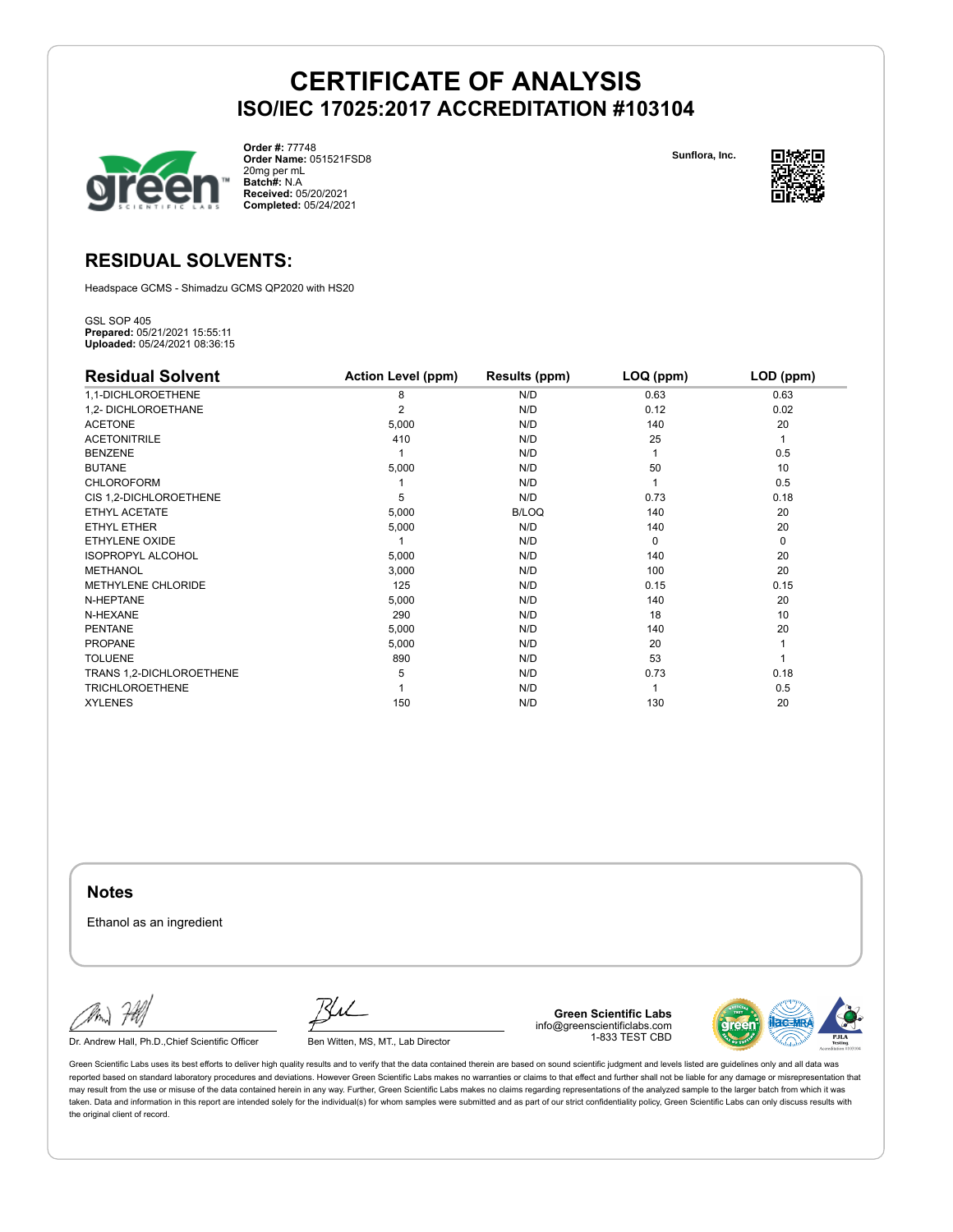**Microbial Analysis** GSL SOP 406 **Uploaded:** 05/24/2021 19:17:55



**Order #:** 77748 **Order Name:** 051521FSD8 20mg per mL **Batch#:** N.A **Received:** 05/20/2021 **Completed:** 05/24/2021

**Sunflora, Inc.**



**Microbial Analysis:**

fa PCR - Agilent AriaMX

### **MICROBIAL ANALYSIS:**

PCR - Agilent AriaMX

| Test                        | <b>SOP</b> | <b>Test Method</b> | <b>Device Used</b> | <b>LOD</b>                          | <b>Allowable</b><br>Criteria  | <b>Actual Result Pass/Fail</b> |             |
|-----------------------------|------------|--------------------|--------------------|-------------------------------------|-------------------------------|--------------------------------|-------------|
| ASPERGILLUS FUMIGATUS***    | 406.01     | USP 61/62+         | <b>ARIAMX PCR</b>  | 1 CFU/G**                           | DETECT/NOT<br><b>DETECTED</b> | <b>NOT DETECTED</b>            | <b>PASS</b> |
| ASPERGILLUS TERREUS***      | 406.01     | USP 61/62+         | <b>ARIAMX PCR</b>  | 1 CFU/G**                           | DETECT/NOT<br><b>DETECTED</b> | <b>NOT DETECTED</b>            | <b>PASS</b> |
| ASPERGILLUS FLAVUS***       | 406.01     | USP 61/62+         | <b>ARIAMX PCR</b>  | 1 CFU/G**                           | DETECT/NOT<br><b>DETECTED</b> | NOT DETECTED                   | <b>PASS</b> |
| <b>ASPERGILLUS NIGER***</b> | 406.01     | USP 61/62+         | <b>ARIAMX PCR</b>  | 1 CFU/G**                           | DETECT/NOT<br><b>DETECTED</b> | NOT DETECTED                   | <b>PASS</b> |
| STEC E. COLI*               | 406.01     | USP 61/62+         | <b>ARIAMX PCR</b>  | 1 CFU/G**                           | DETECT/NOT<br><b>DETECTED</b> | NOT DETECTED                   | <b>PASS</b> |
| SALMONELLA*                 | 406.01     | USP 61/62+         | <b>ARIAMX PCR</b>  | 1 CFU/G**                           | DETECT/NOT<br><b>DETECTED</b> | <b>NOT DETECTED</b>            | <b>PASS</b> |
| TOTAL YEAST AND MOLD        | 406.01     | USP 61/62+         | <b>ARIAMX PCR</b>  | CFU/G BY<br><b>SAMPLE</b><br>TYPE** | 1.000 CFU/G                   | NOT DETECTED                   | <b>PASS</b> |
| AEROBIC BACTERIA COUNT      | 406.01     | USP 61/62+         | <b>ARIAMX PCR</b>  | CFU/G BY<br><b>SAMPLE</b><br>TYPE** | 10,000 CFU/G                  | NOT DETECTED                   | <b>PASS</b> |
| <b>ENTEROBACTERIACEAE</b>   | 406.01     | USP 61/62+         | <b>ARIAMX PCR</b>  | CFU/G BY<br><b>SAMPLE</b><br>TYPE** | <b>100 CFU/G</b>              | NOT DETECTED                   | <b>PASS</b> |
| <b>COLIFORM</b>             | 406.01     | USP 61/62+         | <b>ARIAMX PCR</b>  | CFU/G BY<br><b>SAMPLE</b><br>TYPE** | <b>100 CFU/G</b>              | NOT DETECTED                   | <b>PASS</b> |

† USP 61 (enumeration of bacteria TAC, TYM, and ENT/Coliform), USP 62 (identifying specific species E.coli Aspergillus etc)

\* STEC and Salmonella run as Multiplex

\*\* CFU/g Calculation based on MIP/Extract matrix

\*\*\* Flavus = 2 Copies of DNA / Fumigatis = 2 Copies of DNA Niger = 20 Copies of DNA / Terrus = 10 copies of DNA

Dr. Andrew Hall, Ph.D., Chief Scientific Officer Ben Witten, MS, MT., Lab Director

**Green Scientific Labs** info@greenscientificlabs.com 1-833 TEST CBD